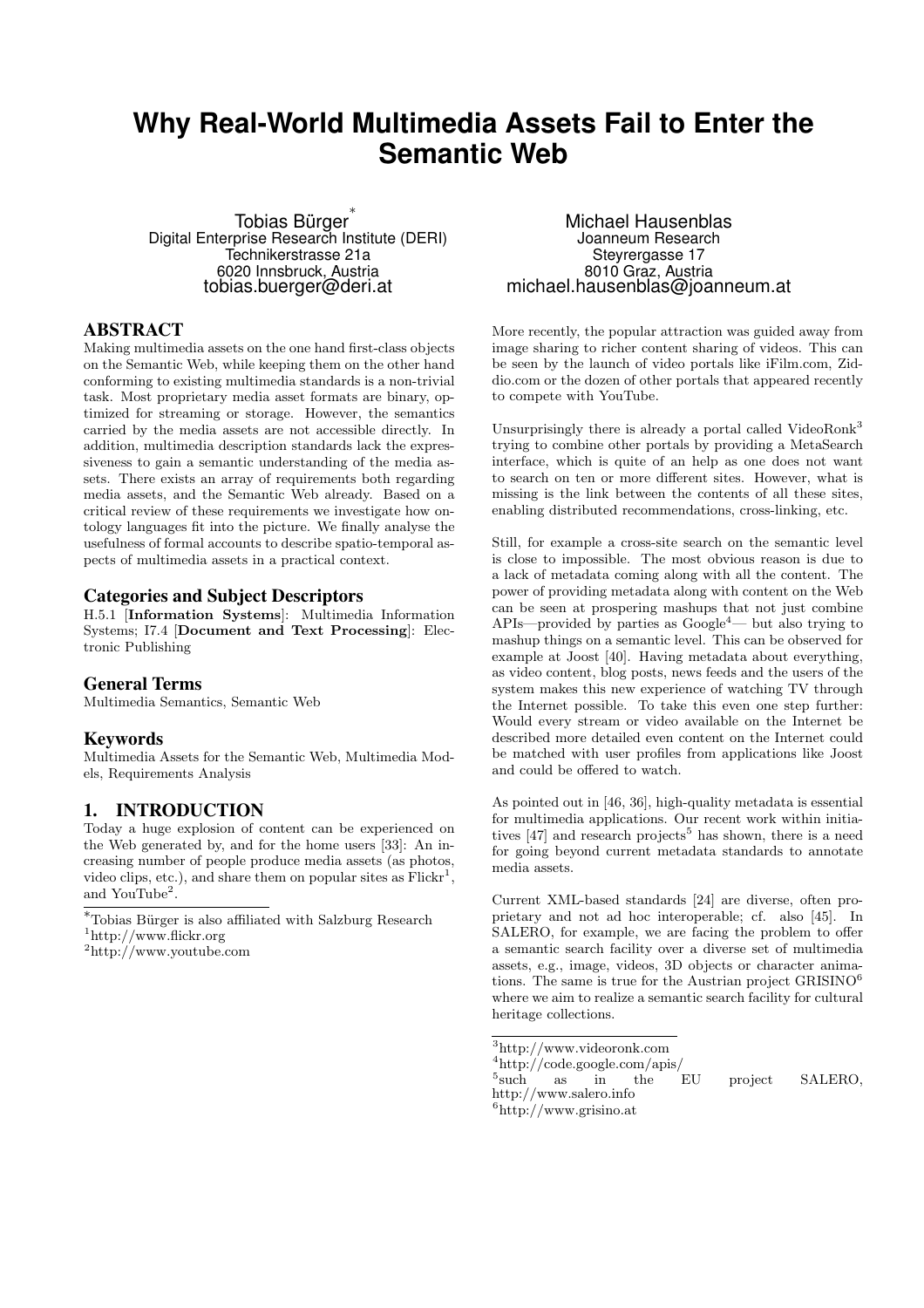Automating the handling of metadata for these collections and automating linkage between parts of these collections is hard as the vocabularies to describe them are mostly diverse and do not offer facilities to attach formal descriptions.

A Motivating Scenario. Imagine a person that wants to watch the recent clips similar to the ones of his favourite experimental artist. Tons of clips are potentially distributed on the Web making a search for them time consuming and laborious. Thus a central facility to search for and negotiate content is needed. This facility should allow to formulate a search goal, including the characteristics, the subject matter, a maximum price, and the preferred encoding and file format of the clip. In a next step, all portal offerings will be scanned in order to retrieve and negotiate content that matches the users' intention. Note that also parts of a video may match his intention, which means that videos need to be fine granular and sufficiently well enough described.

In order for this scenario to work, the descriptions of (1) the goal formulation, (2) the description of the media content by all content owners and (3) the negotiation semantics have to be compatible. Three important focal points of these semantic descriptions are:

- Expressivity for high level semantic descriptions of content as typical users are not thinking in terms of colour histograms and spatial / temporal constructs. The characteristics of the media should be described detailed enough.
- The need for rules: To effectively identify the part of the content that matches the users' intention, rules are needed to map high level semantic concepts to spatial and temporal segments of the video (eg., because ratings and classifications could only apply to parts of the content, ie., a scene including crime is only suitable for adults)
- Fine grain semantic descriptions as of bandwidth, user effort, or cost reason to transfer the whole content is not possible. Thus parts of the content should be described detailed enough.

To reach out, we want to provide answers to the question: Why do we need rich semantic descriptions of media assets on the Web, and (why) is there a need to bundle these descriptions together with the multimedia assets? Simultaneous, we want to provide answers to the questions: How can descriptions be provided? Why are the metadata features of multimedia standards not enough?

Consequently, we elaborate on the answer to the question stated in the title of this paper "Why Multimedia Assets Fail to Enter the Semantic Web?" by first collecting the requirements for the description of multimedia assets (section 2), secondly by analysing the environment (section 3), and thirdly by collecting requirements for multimedia assets on the Semantic Web (section 4). In section 5 we analyse existing ontology languages for their usefulness regarding the requirements and conclude in section 6 with a discussion of the question stated in the title of this paper and give a brief outlook on the open issues.

# 2. REQUIREMENTS FOR THE DESCRIP-TION OF MULTIMEDIA ASSETS

Requirements for multimedia content descriptions have been researched in a number of papers [17, 46, 36, 6] before and investigations of the combination of multimedia descriptions with features of the Semantic Web are yet numerous [27, 3, 42, 44, 2]. In the following, we give a summarisation of the proposed requirements and add two additional ones (Authoring & Consumption and Performance & Scalability).

*Representational Issues.* A basic prerequisite is the formal grounding and neutral representation of the format used to describe multimedia assets.

- Neutral Representation: The ideal multimedia metadata format has a platform and application independent representation, and is both human and machine processable;
- Formal Grounding: Knowledge about media assets must be represented in formal languages, as it must be interpretable by machines to allow for automation.

*Extensibility & Reusability.* It is requested that the format at hand is extensible, e.g., via an extension mechanism as found in MPEG-7. It should be possible to integrate or reference existing vocabularies [24].

*Multimedia Characteristics and Linking.* The format should reflect the characteristics of media assets, hence allow linking between data and annotations:

- Description Structures. The format should support description structures at various levels of detail, including a rich set of structural, cardinality, and multimedia data-typing constraints;
- Granularity. The language has to support the definition of the various spatial, temporal, and conceptual relationships between media assets in a commonly agreed-upon format;
- Linking. It has to facilitate a diverse set of linking mechanisms between the annotations and the data being described, including a way to segment temporal media.

*Authoring & Consumption.* A major drawback of existing metadata approaches is its lacking support for authors in creating annotations along with the lacking benefits of generated annotations.

• Engineering support. Appropriate tools are a prerequisite for uptake of new vocabularies. There is the need for at least authoring and consumption environments making use of the vocabularies to demonstrate their usefulness.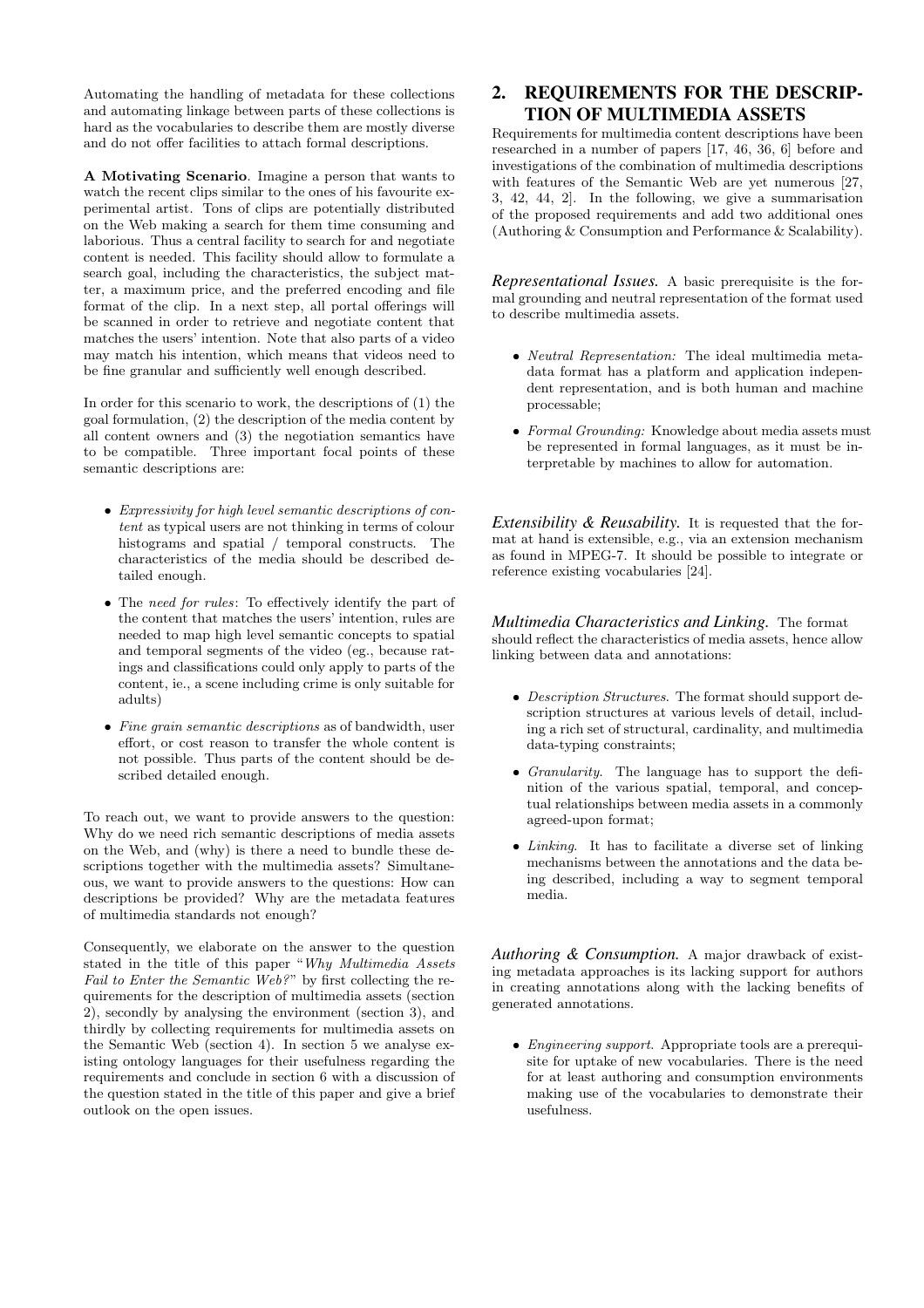• Deployment. Multimedia Assets need to be exchangeable, and there must be ways to deploy descriptions along with the assets.

*Performance & Scalability.* The language should yield descriptions that can be stored, processed, exchanged and queried effectively and efficiently.

MPEG-7. MPEG-7 [35] is a powerful and flexible way to describe media assets at several levels of granularity; on the other hand MPEG-7 bears some intrinsic complexity and interoperability issues [4, 46, 36, 43]. Due to the fact that MPEG-7 standard is not grounded on formal semantics for the descriptions, variability in the syntactic representation of the descriptions may cause interoperability issues.

### 3. ENVIRONMENT ANALYSIS: THE SEMANTIC WEB

A good starting point for the analysis of our targeted hosting environment—the Semantic Web—is the Architecture of the World Wide Web [28], in which its three main building blocks are discussed: identification, interaction, and data formats. The Semantic Web, as an extension of the wellknown Web roughly has the following characteristics:

- It is a highly distributed system. Identification of resources is based on URIs—for both data and services;
- There is no single, central "registry", viz. authorities are decentralised; data and metadata are under control of a lot of distinct individuals (companies, standardisation bodies, private, etc.)
- Alike in the Web fundamental building blocks are relations between data, whereas the relations in the Semantic Web are named, may be of any granularity and allow the automatic interchange of data;
- *Contribuser*<sup>7</sup> inhabit it; each participant may play different roles at once: consuming content and contributing via comments, links, etc.
- Finally, there exists a number of standards. Such as RDF allowing formal definitions of the intended meaning, SPARQL for querying, RDF(S), OWL or SKOS to classify content and OWL, WSML, or RIF for describing logical relationships.

Any multimedia metadata format that is after the successful application on the Semantic Web has to be in-line with the above listed characteristics. While some requirements, as formats (e.g. XML) are rather easy to meet, other can pose serious problems regarding the integration into the Semantic Web.

# 4. MULTIMEDIA ASSETS ON THE SEMANTIC WEB

Firstly, addressing the environmental requirements together with an efficient layering of the semantic descriptions on top

of the existing metadata (sub-symbolic level - symbolic level - semantic level) is a necessary prerequisite for multimedia assets to enter the Semantic Web successfully. Secondly, from the requirements gathered in section 2 and the environmental analysis done in section 3 we deduce the following characteristics for multimedia assets on the Semantic Web:

*Formality of Descriptions.* Formal descriptions are the basic building blocks of the Semantic Web. To enable automatic handling like retrieval, and negotiation of multimedia assets formality of descriptions is a pre-requisite.

Three different (semantic) levels of multimedia metadata can be identified [17]: (1) At the subsymbolic layer covering the raw multimedia information typically binary formats are used which are optimized for storage or streaming and which mostly do not provide metadata. (2) The symbolical layer provides an additional structural layer for the binary essence stream. For this level standards like MPEG-7, Dublin Core or MPEG-21 can be used. The semantics of the information encoded with these standards are only specified within each standards framework. (3) Therefore the semantic and logical layer is needed to provide the semantics for the symbolical layer. This layer should be formally described using ontology languages as proposed in this paper.

*Efficient layering and referencing of descriptions.* It is necessary to support different levels of meaning attached to multimedia assets, i.e., meaning at the bit-level, traditional metadata and semantic (high-level) information. As there are already widely adopted standards available for the description of multimedia assets, the semantic layer must be efficiently put upon those traditional description layers and should not aim to replace it. Furthermore semantic descriptions from these traditional layers shall be re-used. As content, parts of content, and traditional and semantic descriptions may be distributed, efficient referencing mechanisms for multimedia content must be present.

Based on recent discussions<sup>8</sup> we give a summarisation of possible approaches in the following. The multimedia asset is denoted with A, for the multimedia metadata (M3) format, such as MPEG-7, we write M, the ontology (language) is written as 0, and finally an external reference mechanism<sup>9</sup> are labelled with R. The linking is depicted with  $\hookrightarrow$ :

- $M \hookrightarrow A$ . the content is referenced from the M3 format; the ontology layer has to deal with it, separately;
- $M \hookrightarrow 0$ . The M3 format references the ontology layer;
- $0 \hookrightarrow M$ . The ontology layer references the M3 format;
- $0 \leftrightarrow A$ . The ontology layer references the content directly;
- 0,  $M \hookrightarrow^R A$ . The ontology layer and the M3 format use a common reference mechanism to link to the content.

However, it has to be noted that there is no standardised way for the layering or the referencing, yet.

8 http://lists.w3.org/Archives/Public/

public-xg-mmsem/2007Apr/0002.html

<sup>7</sup> a portmanteau word; contributor and user

<sup>&</sup>lt;sup>9</sup>http://www.annodex.net/TR/URI\_fragments.html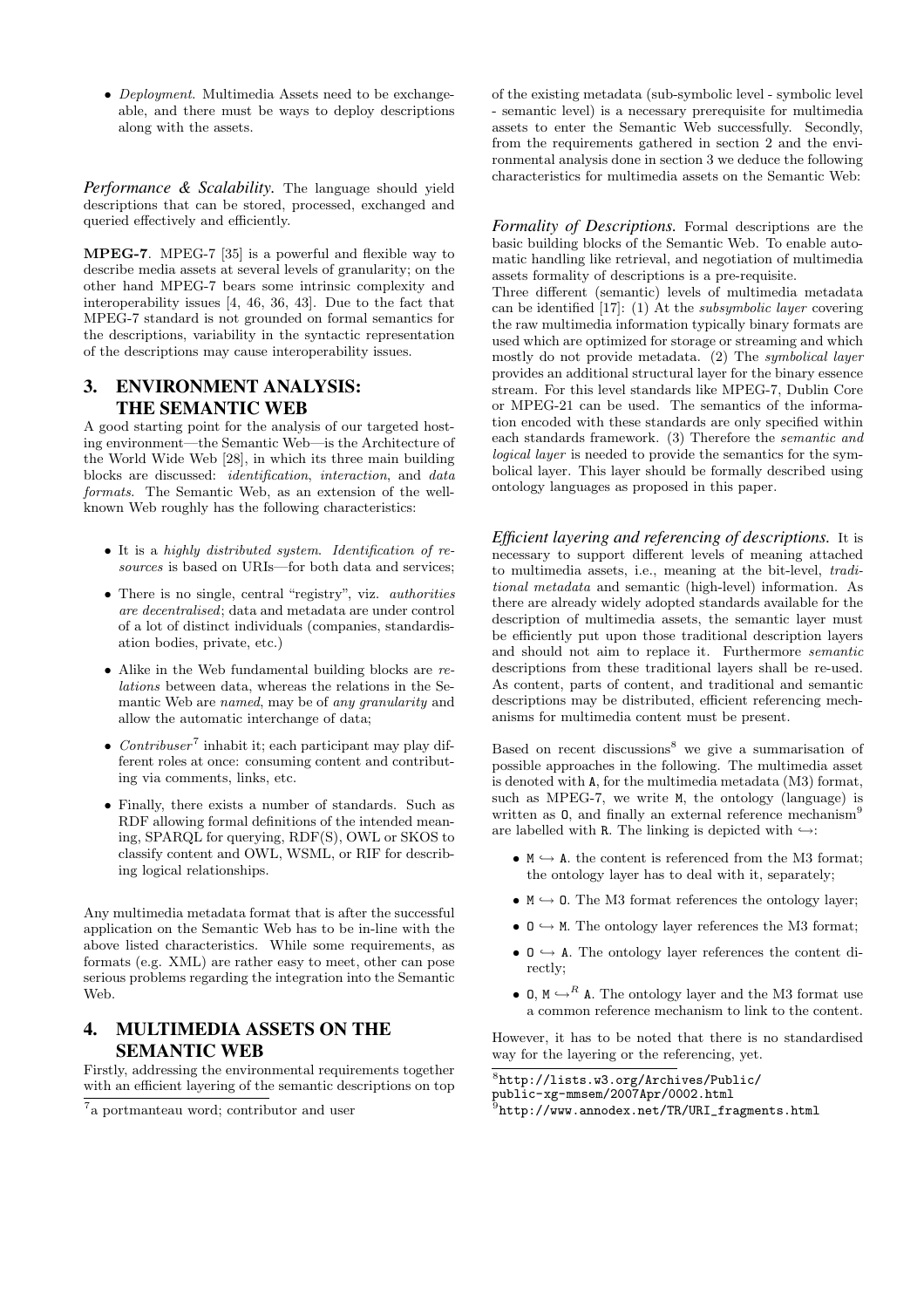*Interoperability among descriptions.* Many formats used in various communities cause interoperability problems when dealing with multimedia content. To overcome this, an RDF based semantic layer should be added on top of these numerous formats to ease their semantic and syntactic integration. However, there are some open problems regarding the integration of existing annotation standards and semantic approaches [46, 36]: The stack of Semantic Web languages and technologies provided by the W3C is well suited to the formal, semantic descriptions of the terms in a multimedia document's annotation. But, as also pointed out in [41], the Semantic Web based languages lack the structural advantages of the XML-based approaches. Additionally, there is a huge amount of work already done on multimedia document annotation within the framework of other standards. This is why a combination of the existing standards is the most promising path for multimedia document description in the near future.

*Subjectivity and granularity of descriptions.* Opinions and views on the content differ among users because of their personal background, culture or previous experiences. As many users are potential contributors to descriptions of assets, opinions may differ. Many of these opinions sometimes do not serve to a unique whole opinion. This is why it should be possible to separately attach these opinions to multimedia assets and keep them separate.

*Trust and IPR issues.* The Web consists of decentralized authorities and a huge number of contribusers. As descriptions of content—especially in the new changing Web 2.0 environment—are subject to vandalism, there need to be ways to guarantee the validity of the descriptions and to secure descriptions that are just read-only for a user group. Popular portals like Flickr or YouTube show that there is no need to own content in order to annotate it. Furthermore copyright is critical when dealing with multimedia content.

*Functional Descriptions.* Sometimes the fact that metadata is created to support some specific function is forgotten when summarizing the requirements for a metadata schema. For the metadata creator it should be clear beforehand for what purpose the metadata will be used and what benefits he gains from it [34], ie., using this part of the metadata scheme enhances retrieval, raises social attention or helps you protect your assets.

This in turn also applies to the consumer of the metadata, functional descriptions of what type of information can be inferred from the attached metadata or what type of actions can be performed on the content are essential: this is especially true for information that is obfuscated prior to a possible negotiation phase of the content.

*Engineering Support.* The presence of metadata is a prerequisite to make multimedia assets accessible, and deployable on the Semantic Web, hence to enable their automated processing. From a developers perspective, there must be tools and standards enabling an integrated authoring, testing, and deployment of multimedia assets along with their associated metadata. In the following the most important areas of engineering support are listed:

- Edit  $\mathcal{C}$  Visualise. To aid the engineer in handling the annotations, editor tools, and  $\overline{IDEs}^{10}$  are needed. These may include validator services $11$ , converter or mapper, and visualisation modules.
- Libraries & Applications. When developing applications, the availability of APIs is a core requirement. In special for Semantic Web applications, interface and mapping issues are of importance [19].
- Deployment Multimedia containers as HTML, SMIL, etc. require the metadata either being referenced from within the media assets, or being embedded into it. As the data model needs to be RDF—in contrast to existing, flat (tags, etc.) technologies—upcoming approaches as RDFa [1] need to be utilised thoroughly.

# 5. FORMAL DESCRIPTIONS OF MULTI-MEDIA ASSETS

In this part ontology languages which are thought to be used for the advanced requirements which were identified in the sections before are introduced. In its core it comprises a a comparison of two families of ontology languages against the requirements postulated in section 4.

The reader is invited to note that not all of the existing languages have the same expressiveness and not all have the same inferential capabilities. Further, the underlying knowledge representation paradigms can differ (eg., Description Logics, Logic Programming, etc.). Corcho and Gomez-Perez [20] present a framework that allows for analysing and comparing the expressiveness and reasoning capabilities of ontology languages, which can be used in the decision process. The process of choosing and selecting the appropriate ontology language includes questions about e.g. the expressiveness, inference mechanisms, translators or exchange formats offered for an ontology language.We are going to take these questions into consideration and simultaneously verify if the languages meet the requirements discussed in section 4.

### 5.1 Ontology Languages

A number of logical languages have been used for the description of different kinds of knowledge (i.e. ontologies and rules) on the Semantic Web: First Order Logic, Description Logics, Logic Programming and Frame-based Logics. Each of which allow the description of different statements and each imply different complexity results for certain reasoning tasks with these languages.

In this section we want to introduce two of the most promising ontology language families, ie., the OWL- and the WSMLfamily of languages. The OWL family of languages is a standardisation effort of the W3C and the WSML family of languages is an effort of the WSMO working group, whereas WSML is a formal language for the description of ontologies and Semantic Web Services. Other ontology languages like

 $^{10}{\rm as}$  for example  ${\tt http://www.tophraidcomposer.com/}$  $^{11}\mathrm{http://phoebus.cs.man.ac.uk:9999/0WL/Validator}$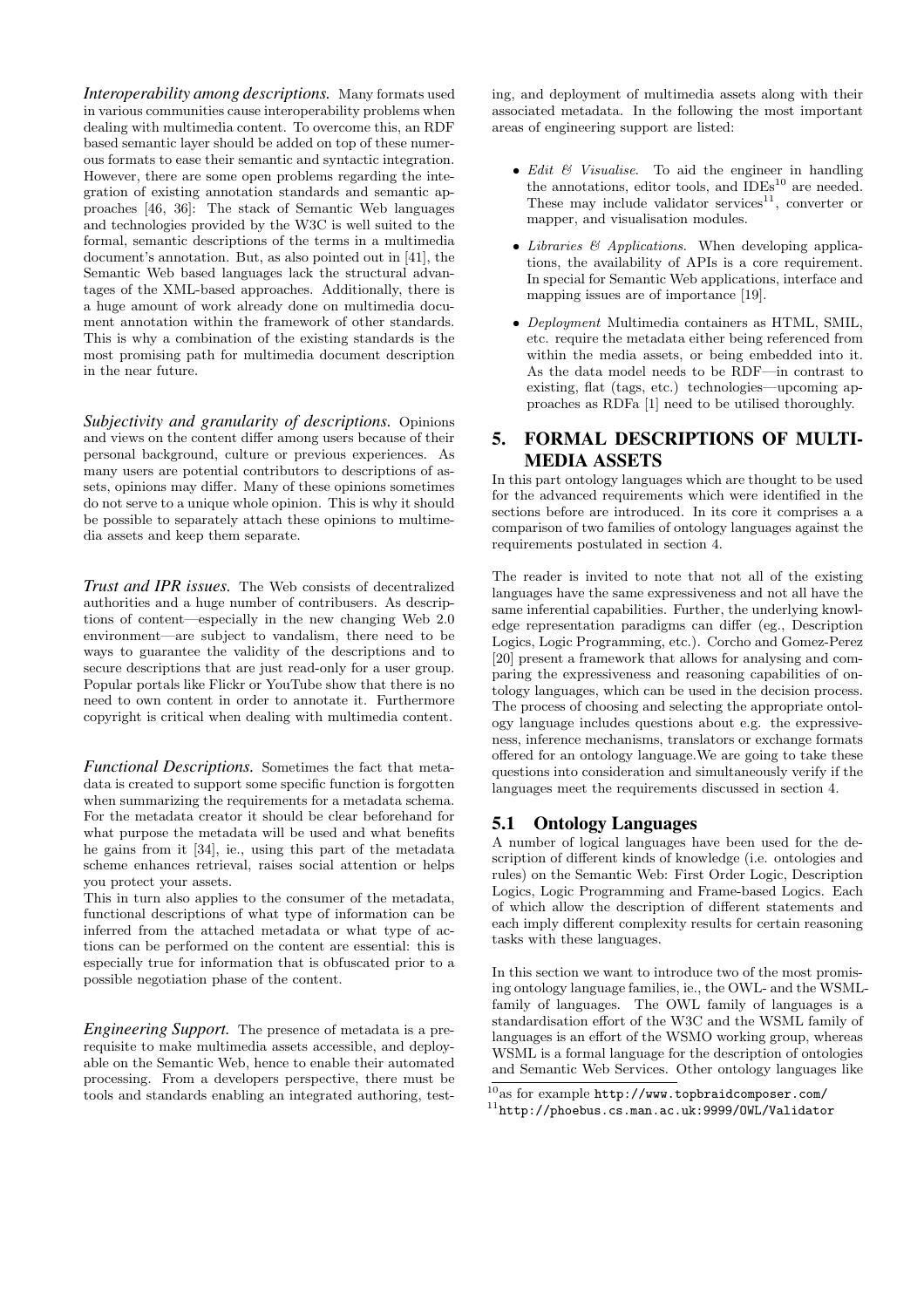F-Logic [30], OIL [7] or DAML+OIL<sup>12</sup> were not taken into consideration because their lack of support for recent W3C recommendations like RDF.

### *5.1.1 Web Ontology Language (OWL) Family*

The Web Ontology Language (OWL) family was designed in a W3C standardisation process because of the need for an ontology language that can be used to formally describe the meaning of terminology used in Web documents, thus, making it easier for machines to automatically process and integrate information available on the Web. This language should be layered on top of XML and RDF (W3C's Resource Description Framework<sup>13</sup>) in order to build on XML's ability to define customized tagging schemes and RDF's approach to representing data.

Currently OWL 1.1<sup>14</sup> is under development; it extends OWL DL in several ways: the underlying DL now is is  $\mathcal{SROIQ}$ , which provides increased expressive power with respect to properties and cardinality restrictions. Further, OWL 1.1 has user-defined datatypes and restrictions involving datatype predicates, and a weak form of meta-modelling known as punning.

The usage of rules in combination with DL has been investigated for some time [14, 21]—in the Semantic Web stack, it is expected that a rule language will complement the ontology layer.

#### *5.1.2 The WSML family of languages*

The activities of the WSMO Working  $\text{group}^{15}$  have yielded proposals of new ontology languages, namely WSML (WSML-Core, WSML-DL, WSML-Flight, WSML-Rule, WSML-Full), OWL- ("OWL minus") [8] and OWL Flight [10]. In [16] unique key features of WSML in comparison of other language proposals are presented. Compared to OWL key features include (1) WSML offers one syntactic framework for a set of layered languages, and (2) it separates between conceptual and logical modelling. An overview of the different variants of the WSML framework can be found in [32]. One has to note that WSML-Flight incroporates a rule langage while still allowing efficint decidable reasoning and WSML-Rule allows unsafe rules. The relation of WSML to OWL is discussed in [9].

#### 5.2 Rules

Due to well-known limitation of the expressive power of the Description Logics language family [25, 26], the need for a richer set of descriptions w.r.t. properties emerges. As rule systems are widely deployed, the harmonisation efforts have not been successful so far. A relatively new W3C initiative, the Rule Interchange Format Working Group, is now after defining a core rule language for exchanging rules. This Rule Interchange Format Core<sup>16</sup> (RIF Core) language aims at achieving maximum interoperability while preserving rule

semantics; from a theoretical perspective, RIF Core corresponds to the language of definite Horn rules. As standardisation is still in its infancy, we will not go further into detail regarding rules, but one has to note that the careful integration of ontology languages is an issue to be addressed; for example the usage of DL concepts in a rule has to be well-defined.

# 5.3 Comparing Formal Descriptions Regarding the Requirements

In the following a high-level comparison of formal description paradigms for multimedia assets is performed. We chose OWL+RIF on the one side, and WSML/OWL-Flight on the other to achieve a somehow realistic scenario; the result can be found in Table  $1^{17}$ : The table indicates for which requirement an ontology language (resp. OWL / WSML) can be utilised to overcome the identified shortcomings of traditional approaches and thus fulfill the requirements stated in 4.

| Requirement                    | OWL<br>1.1       | $\overline{\text{WSML-}}$ |
|--------------------------------|------------------|---------------------------|
|                                | $+~\mathrm{RIF}$ | <b>OWL-</b>               |
|                                |                  | Flight                    |
| Formal Description             | $^{++}$          | $^{++}$                   |
| Layering of Descriptions       |                  |                           |
| Interoperability               | $++$             |                           |
| Granularity                    |                  |                           |
| Trust & IPR issues             |                  |                           |
| <b>Functional Descriptions</b> |                  | $\ast$                    |
| <b>Engineering Support</b>     | $^{++}$          |                           |
| Datatype Support               |                  |                           |

Table 1: Comparison of Formal Descriptions for Media Assets.

In the following, we elaborate in detail on each of the items in Table 1, and argue therefore our findings regarding the comparison of OWL  $1.1 + RIF$  vs. WSML/OWL-Flight.

#### *5.3.1 Formal Description*

Both OWL and WSML provide a framework for the formal (machine-processable) description of ontologies. An ontology in WSML consists of the elements concept, relation, instance, relationInstance and axiom. The primary elements of an OWL ontology concern classes and their instances, properties, and relationships between these instances. The formality of the descriptions is based on logics that allow machines to reason on the information. Whereas OWL is based on Description Logics, the WSML family members are based on different logic languages (ie. Description Logics, Logic Programming or First Order Logic).

Despite the fact, that OWL is more widely adopted and used we believe that WSML with its layered framework is conceptually superior to OWL. A major difference between ontology modeling in WSML and ontology modeling in OWL

<sup>12</sup>DAML+OIL Reference Description, see:

http://www.daml.org/2001/03/reference

 $^{13}$ http://www.w3.org/TR/rdfprimer/

<sup>14</sup>http://owl1\_1.cs.manchester.ac.uk/owl\_

specification.html

 $15$ http://www.wsmo.org

<sup>16</sup>http://www.w3.org/TR/rif-core/

 $17++ \ldots$  good support,  $+ \ldots$  available,  $- \ldots$  not supported, \* . . . supported because of WSML's constructs for the description of Semantic Web Services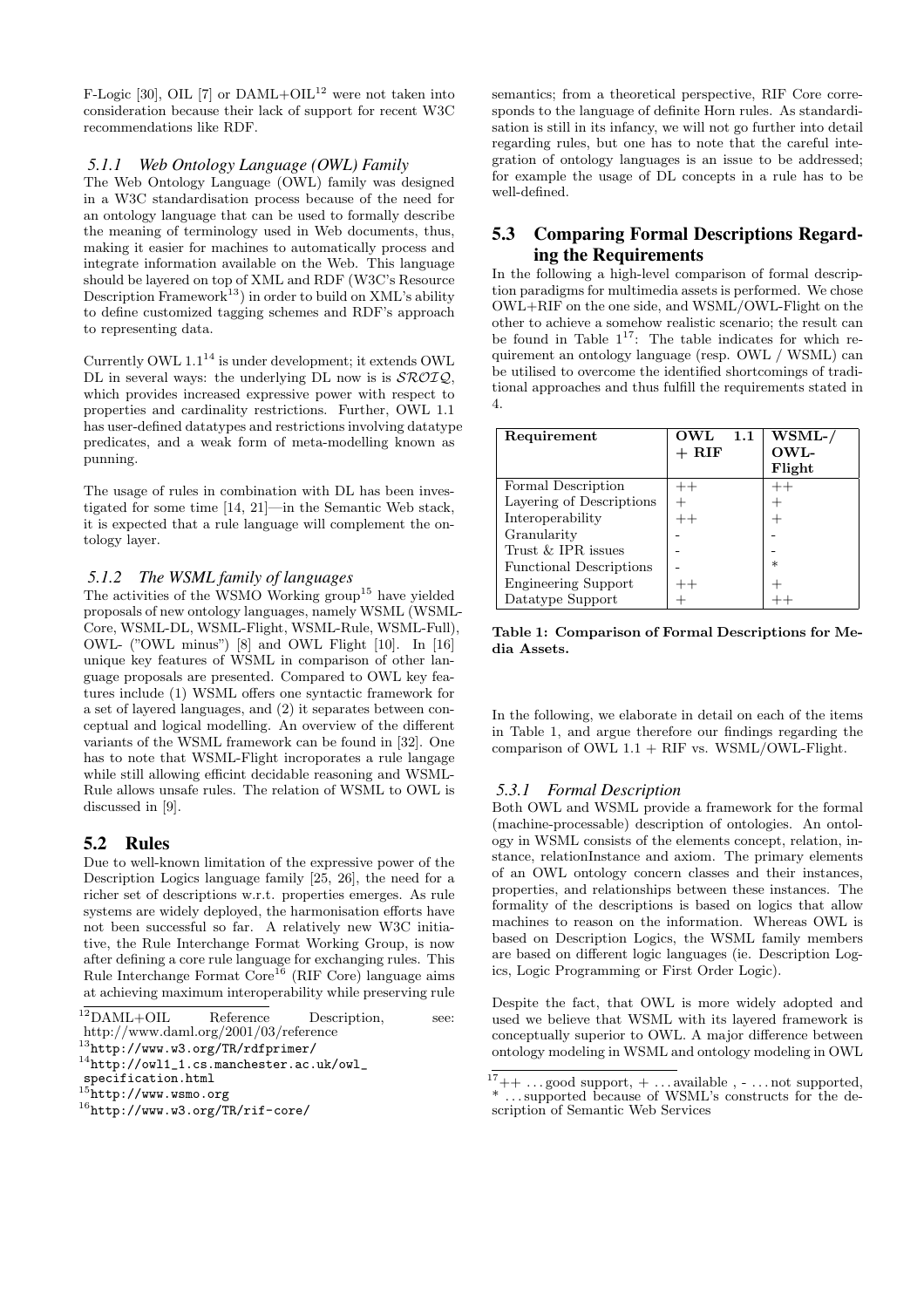is that WSML separates conceptual modelling for the nonexpert users, and logical modeling for the expert user as it unlike OWL—uses an epistemology, which abstracts from the underlying logical language making the surface syntax nicer. Even if an application later requires OWL, one is able to use WSML tools to convert ontologies that reside in popular logic/language fragments automatically into equivalent OWL ontologies. Furthermore the WSML family framework enables one to choose exactly the language with the needed expressiveness to be used, and later allows an easy switch to another family member as a consequence of its common grounding. WSML Rule and WSML Flight also include rule-support. Thus, unlike with OWL, no additional rule language is needed.

### *5.3.2 Layering of Descriptions*

An array of existing multimedia metadata (M3) formats have been used for years in diverse application areas. However, when one aims at using these formats (as MPEG-7, ID3, etc.) in the context of the Semantic Web, the options are limited. Hence, to enable an efficient layering of RDFbased vocabularies on top of existing multimedia metadata, one may use hybrid techniques.

As a result of our works in the media semantics area, we recently proposed the RDFa-deployed Multimedia Metadata (ramm.x) specification [22]. ramm.x is a light-weight framework allowing existing multimedia metadata to hook into the Semantic Web using RDFa [1]. Ontologies based on WSML and OWL are typically used in ramm.x to formalise a M3 format; this is especially important due to their interoperability features (see 5.3.3).

A different but as well Web compatible approach is described in [31]. There, the authors propose the concept of semantic documents; semantic documents include any information regarding the document and its relationships to other documents. The concept is realised by including XMP descriptions in PDF documents which can be rendered in any browser with available plugins. XMP is a format for embedding metadata in documents using RDF.

#### *5.3.3 Interoperability*

To adhere to the architecture of the WWW, OWL uses (1) URIs for naming and (2) RDF to provide extensible descriptions. (3) OWL builds on RDF and RDF Schema and adds additional vocabulary for describing properties and classes. (4) The datatype support for OWL is grounded on XML Schema.

WSML has a number of features which allow to integrate it seamlessly in the Web: (1) WSML uses  $IRIs^{18}$  [15] for the identification of resources. (2) WSML adopts the namespace mechanism of XML, and WSML and XML Schema datatypes are compatible. (3), WSML has an XML- and RDF based syntax for exchange over the Web.

To reach compatiability between WSML and OWL, WSML has a set of defined translators between OWL and WSML [11, 12].

### *5.3.4 Granularity*

As stated above, when referring to granularity, we understand the support of the definition of various spatial, temporal, and conceptual relationships regarding annotations. In this sense, OWL and WSML meet the minimal requirements, but do not explicitly address this issue. Depending on the granularity, obviously scalability and performance issues come along. In this respect, again, OWL and WSML can be perceived comparable.

### *5.3.5 Trust and IPR*

In an interdependent, interconnected environment as the Semantic Web, two important aspects immediately arise: data provenance and trust [5]. Requirements regarding trust issues gathered from [37, 18] contain costs and benefits w.r.t. implementation, technology-driven vs. social networking, etc.

Both WSML and OWL do not have explicit provisions for handling trust and IPR issues, respectively.

#### *5.3.6 Functional Descriptions*

OWL and the WSML's part for the description of ontologies do not have support for such kind of descriptions.

However, WSML is a language for the specification of ontologies and different aspects of Web services. As such it not only provides means for modeling and description of ontologies but also functional (service) descriptions, i.e. the description of a service capability by means of precondition, assumptions, postconditions and effects [29].

### *5.3.7 Engineering Support*

Tool Support for WSML and especially OWL is constantly growing. However, the amount of tools available for OWL [48] and WSML [13] can drastically not be compared. As OWL is a W3C Recommendation, the support for it is huge.

#### *5.3.8 Data Type Support*

The reader is invited to note that both OWL and WSML ground their datatype support on XML Schema. In WSML, XML Schema primitive datatypes, simple types and XML Schema derived datatypes are supported [39]; OWL adopts the RDF(S) specification of datatypes [38], though some XML Schema built-ins are problematic.

### 6. CONCLUSIONS & OUTLOOK

The first question we kept open is "What are real-world multimedia assets"? Real-world multimedia assets are multimedia objects which can be currently found embedded in HTML pages on the Web, as images, videos, etc. We see three main reasons why media assets fail to enter the Semantic Web:

1. There is a lack of the critical mass of annotated content which is mainly due to the large scale automation of (semantic) visual analysis has not gone that far. This is why the user is the central person in the process in order to provide manual annotations. Motivating user to attach complex annotations to content is not easy to achieve.

 $^{18}\rm{IRIs}$  are the successors of URIs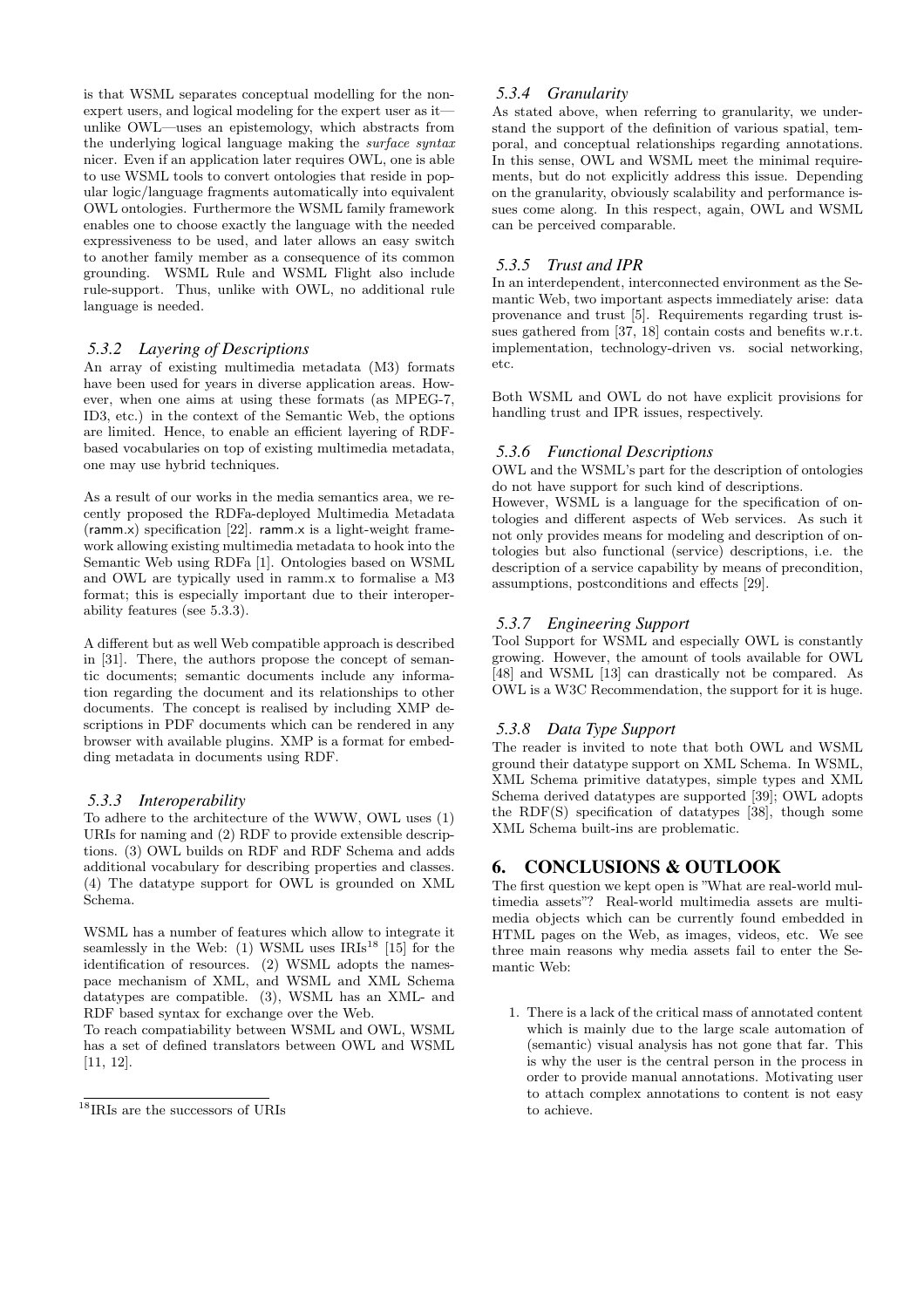2. Current traditional and Web 2.0 based approaches to multimedia annotation are not useful to achieve the goals of the Semantic Web: The most important aspects that the Semantic Web intends to solve are (i) Annotation, (ie., how to associate metadata to a resource), (ii) Information Integration (ie., how to integrate information about resources), and (iii) Inference (ie., reasoning over known facts to unleash hidden facts).

Existing multimedia metadata standards as MPEG-7 can be used to annotate but keep a certain amount of ambiguity amongst these annotations. As it is a standard it allows easy integration based on it (a requirement for that is that everyone adheres to this standard!) but inference is not possible with the information attachable to a MPEG-7 file. The problem with tagging is manifold; there are open issues, such as consistency among tags, reconciliation of tags, and how to associate tags with parts of the tagged content. This huge amount of uncertainty will not allow reliable information integration, nor allow to reason on it.

3. As we argued in this paper, more requirements have to be fulfilled, which can not be solely solved by traditional or Web 2.0 based approaches and which make more formalized descriptions of content necessary. However, before not being able to attach these directly to the media being described, multimedia assets will not be able to enter the Semantic Web.

Regarding deployment of M3 format on the Semantic Web, we recently proposed to use ramm.x in the Cultural Heritage domain [23].

### Acknowledgements

The research leading to this paper was partially supported by the European Commission under contract FP6-027026, "Knowledge Space of semantic inference for automatic annotation and retrieval of multimedia content - K-Space" and SALERO (contract number FP6-027122).

### 7. REFERENCES

- [1] B. Adida and M. Birbek. RDFa Primer 1.0 Embedding RDF in XHTML. W3C Working Draft, W3C RDF in XHTML Taskforce, 2007.
- [2] R. Arndt, R. Troncy, S. Staab, L. Hardman, and M. Vacura. COMM: Designing a Well-Founded Multimedia Ontology for the Web. In Proceedings of the 6th International Semantic Web Conference (ISWC'2007), Busan, Korea, November 11-15, 2007, (forthcoming), 2007.
- [3] T. Athanasiadis, V. Tzouvaras, K. Petridis, F. Precioso, Y. Avrithis, and Y. Kompatsiaris. Using a Multimedia Ontology Infrastructure for Semantic Annotation of Multimedia Content. In Proc. of 5th International Workshop on Knowledge Markup and Semantic Annotation (SemAnnot '05), Galway, Ireland, November 2005, 2005.
- [4] W. Bailer, P. Schallauer, M. Hausenblas, and G. Thallinger. MPEG-7 Based Description Infrastructure for an Audiovisual Content Analysis and Retrieval System. In Proceedings of SPIE -

Storage and Retrieval Methods and Applications for Multimedia, pages 284–295, San Jose, California, USA, 2005.

- [5] C. Bizer and R. Oldakowski. Using context- and content-based trust policies on the Semantic Web. In Proceedings of the  $132^{th}$  international World Wide Web conference on Alternate track papers & posters, pages 228–229. ACM Press, 2004.
- $[6]$  T. Bürger and R. Westenthaler. Mind the gap requirements for the combination of content and knowledge. In Poster Proceedings of the SAMT 2006 Conference, Athens, Greece, 2006.
- [7] F. D., van Harmelen F., H. I., M. D., and P.-S. P. Oil: An ontology infrastructure for the semantic web. IEEE Intelligent Systems and their applications, 16(2):38–44, 2001.
- [8] J. de Bruijn and A. P. (eds.). OWL<sup>−</sup>. WSML Deliverable D20.1v0.2 WSML Working Draft 05-15-2005,
	- http://www.wsmo.org/TR/d20/d20.1/v0.2/, 2005.
- [9] J. de Bruijn, H. Lausen, A. Polleres, and D. Fensel. The Web Service Modeling Language WSML: An Overview. In ESWC, pages 590–604, 2006.
- [10] J. de Bruijn (ed.). OWL Flight. D20.3v0.1 OWL Flight WSML Working Draft 23-08-2004, http://www.wsmo.org/2004/d20/d20.3/v0.1/, 2004.
- [11] DERI. OWL WSML Translator v1.0. http://tools. deri.org/wsml/owl2wsml-translator/v0.1/, 2007.
- [12] DERI. WSML OWL Translator v1.0. http://tools. deri.org/wsml/wsml2owl-translator/v0.1/, 2007.
- [13] DERI. WSML Tools. http://tools.deri.org/wsml/, 2007.
- [14] F. M. Donini, M. Lenzerini, D. Nardi, and A. Schaerf. AL-log: Integrating Datalog and Description Logics. Journal of Intelligent Information Systems, 10(3):227–252, 1998.
- [15] M. Duerst and M. Suignard. Internationalized Resource Identifiers (IRIs). IETF RFC 3987, 2005. http://www.ietf.org/rfc/rfc3987.txt.
- [16] D. Fensel, H. Lausen, A. Polleres, J. de Bruijn, M. Stollberg, D. Roman, and J. Domingue. Enabling Semantic Web Services: The Web Service Modeling Ontology. Springer, 11 2006.
- [17] J. Geurts, J. van Ossenbruggen, and L. Hardman. Requirements for practical multimedia annotation. In Proceedings of the Workshop on Multimedia and the Semantic Web, May 2005, Heraklion, Crete, pages 4–1, 2005.
- [18] J. Golbeck, B. Parsia, and J. Hendler. Trust Networks on the Semantic Web. In Proceedings of Cooperative Intelligent Agents 2003, 2003.
- [19] N. M. Goldman. Ontology-Oriented Programming: Static Typing for the Inconsistent Programmer. In Proceedings of the Second International Semantic Web Conference - ISWC 2003, pages 850–865, 2003.
- [20] Gomez-Perez, Fernandez-Lopez, and Corcho-Garcia. Ontological Engineering. Springer, Berlin, 2004.
- [21] B. Grosof, I. Horrocks, R. Volz, and S. Decker. Description Logic Programs: Combining Logic Programs with Description Logics. In  $12^{th}$ International World Wide Web Conference